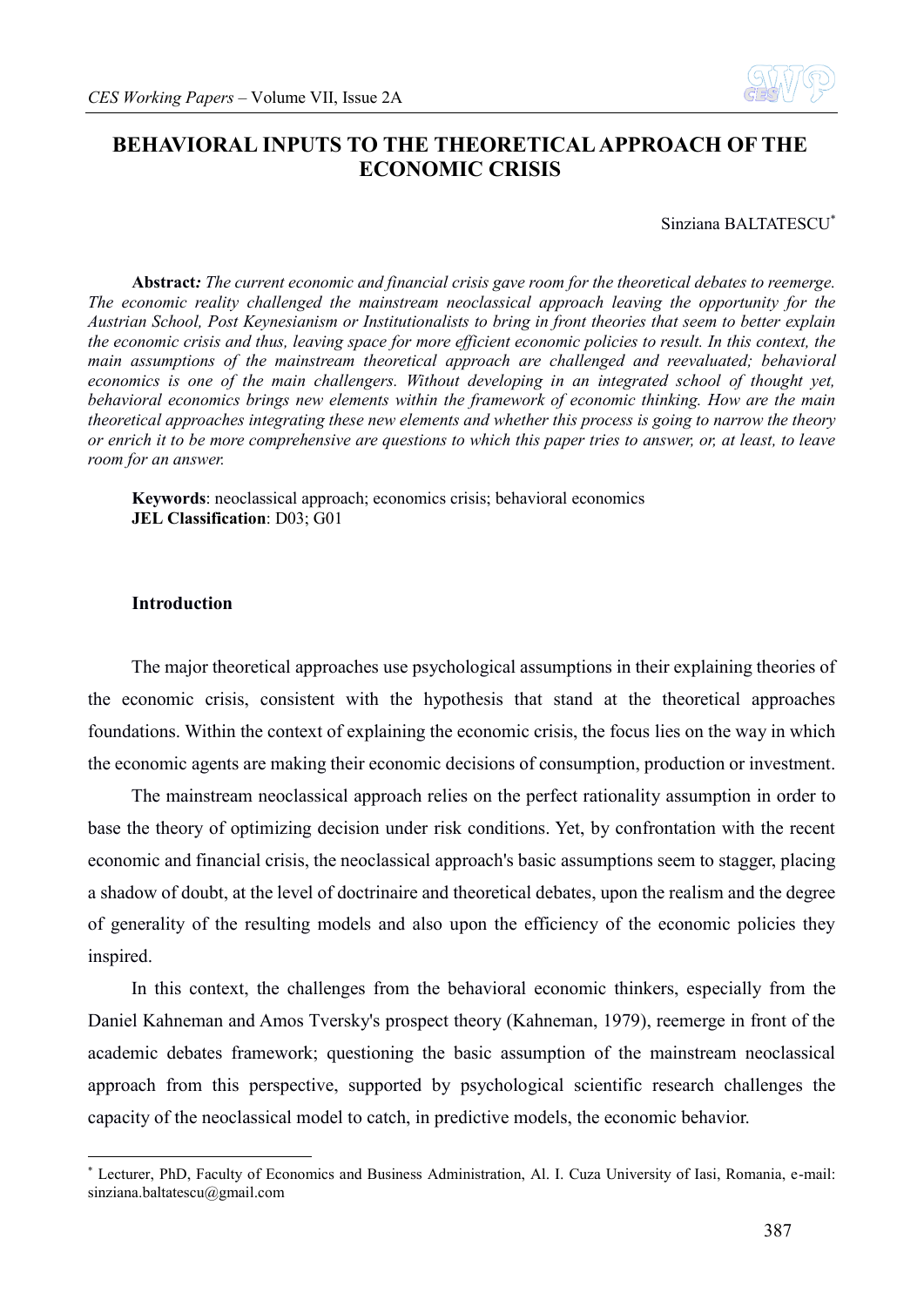The behavioral economic lens provokes at a methodological level and leaves room for other non-mainstream theoretical approaches to re-enforce their doctrinaire positions, integrating the elements raised by the prospect theory and the behavioral psychological inputs. The Keynesian investment theory, the postkeynesian economic crisis theories, the Austrian school approach and the institutionalist theoretical approach re-enforce their psychological assumptions through behavioral researches, suggesting a higher degree of adequacy to economic reality and a better predictive capacity.

To consider such subjective elements that relate to individual psychology takes a conceptualizing effort of defining terms from the psychological scientific background, in order to make such concepts large enough to cover the general trend of economic reality and not the particular, specific, exceptional behavior. In this particular case, the theory that bases on such narrow psychological assumptions risks to be narrow at its turn, fully explaining just a particular situation. The degree of generality and addressability is usually the norm of measuring a theory's validity. Thus, a theory that addresses and explains an exceptional behavior, although useful, remains narrow and restrictive for the normative level.

From this point of view, the behavioral economic thinkers and researchers methodologically challenge the mainstream theory, but also other theoretical approaches. Their efforts do not coagulates yet into a specific school of thought. Yet, attacking the neoclassical assumption of perfect rationality, bringing in front the reality of asymmetric information and of economic decision making process under risk and uncertainty, stressing the importance of concepts like "market sentiment" and "moral hazard" (Dow, 2012), and also focusing upon studying the importance of trust between commercial banks, central bank and population as explaining elements for the economic and financial crisis, forces the mainstream neoclassical theory and the other non-mainstream approaches to reconsider the psychological assumptions they base their line of thought, in order to enrich the basic hypothesis and/or consider new ones that better link the model to the economic reality.

Further on, this paper is trying to describe the behavioral elements that led to contesting the neoclassical theory's assumptions and to analyze the way in which these elements resulted in challenging the explaining and predictive power of the optimizing decision under risk model, leaving room for other theories attempts of approaching uncertainty as a starting premise of any economic decision.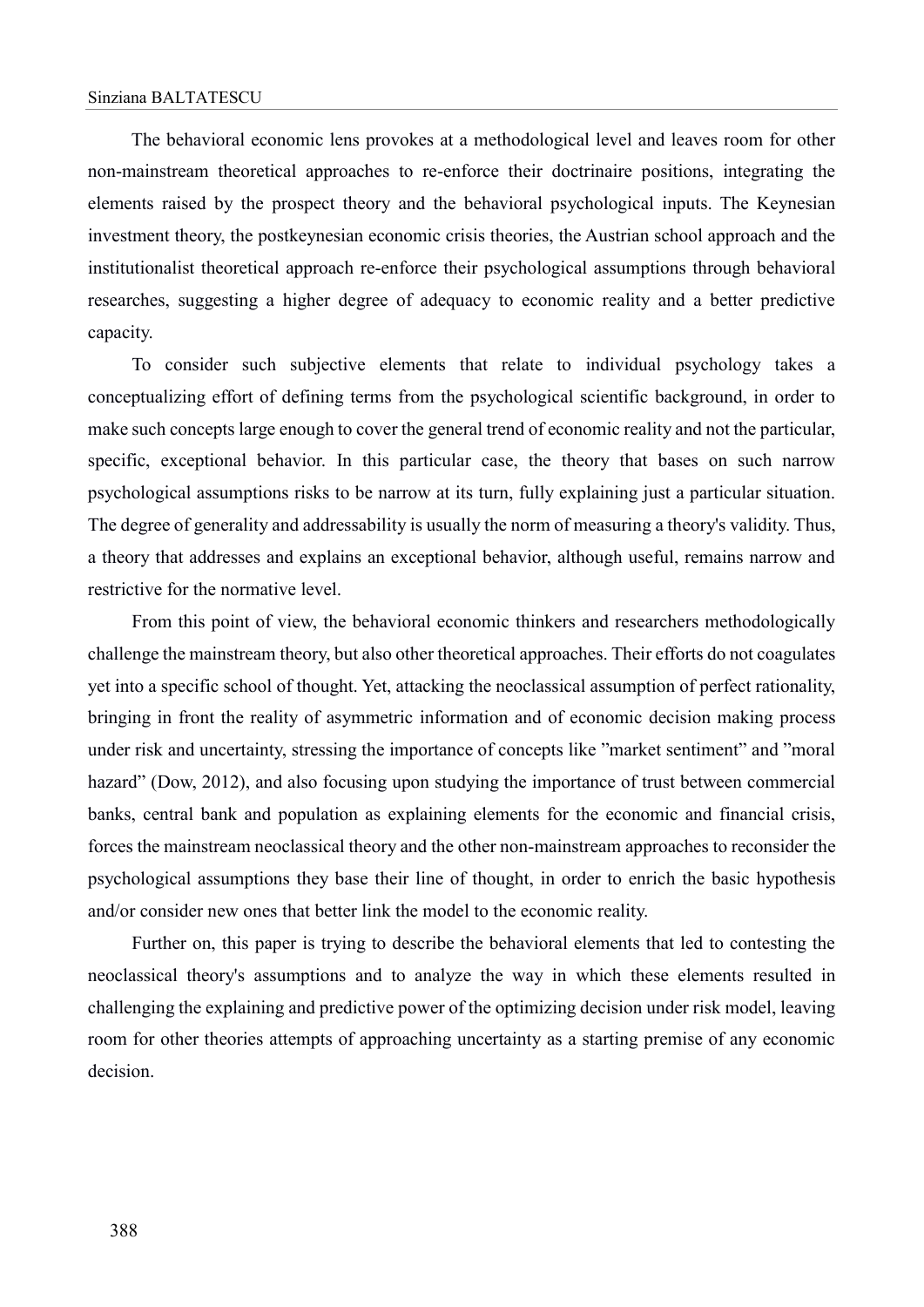# **1. Psychological assumption in the mainstream and other non-mainstream theoretical approaches**

The recent economic and financial crisis questioned the explaining capacity of the mainstream neoclassical approach, placing the economic thinkers in a position of trying to adjust the starting assumptions in order to better explain the mechanisms of the crisis and to permit more efficient instruments of economic policy for preventing and managing crisis.

The mainstream neoclassical theory is founded on the assumption of existing intrinsic stabilizing market forces that allow them to converge towards equilibrium and also on their coordination capacity in perfect competition conditions. So, as long as the market has the certainty of ensured perfect competition conditions, and especially perfect information, the economic agents choices will always be rational, leading toward spontaneous equilibrium at levels of full employment.

As long as the economic individual acts rationally, benefiting from all the information necessary to him, there is no place for mishaps. Therefore, at the normative level, the neoclassical economic policies focus became to ensure a degree of market transparency as high as possible, to facilitate the access to perfect information for economic agents and to ensure, generally, the conditions necessary for the perfect competition to manifest. Such a framework guarantees, in neoclassical view, a rational behavior.

So, any economic behavior that does not result into a decision that stands between the theoretical parameters considered, falls into the category of "irrational" behavior. At a theoretical level, "irrational" behavior does not diminish the explaining power of the mainstream approach, due to its specific character of exception; at the normative level, this irrational behavior is examined in order to discover and diminish the causes that resulted into such behavior.

Some of the factors that enforced the recent economic and financial crisis were the positive expectations of economic agents about the continuous increase in the price level and about the permanence of the financial stability. From this point of view, the mainstream theory approaches the economic crisis with its own instruments and explaining mechanisms, from within, trying to make economic reality match with the model and not the other way around (Dow, 2012, p. 81). Irrational expectations that results into irrational behavior do not fit with the neoclassical approach; they can only be the result of some imperfect information or irrational behavior of other economic agents. The possible causes of irrational behavior are also judged within the theoretical framework of the mainstream approach: they can refer to the existence of asymmetric information and to factors that disturb one way or another, the correct information in the market ("lender of the last resort type of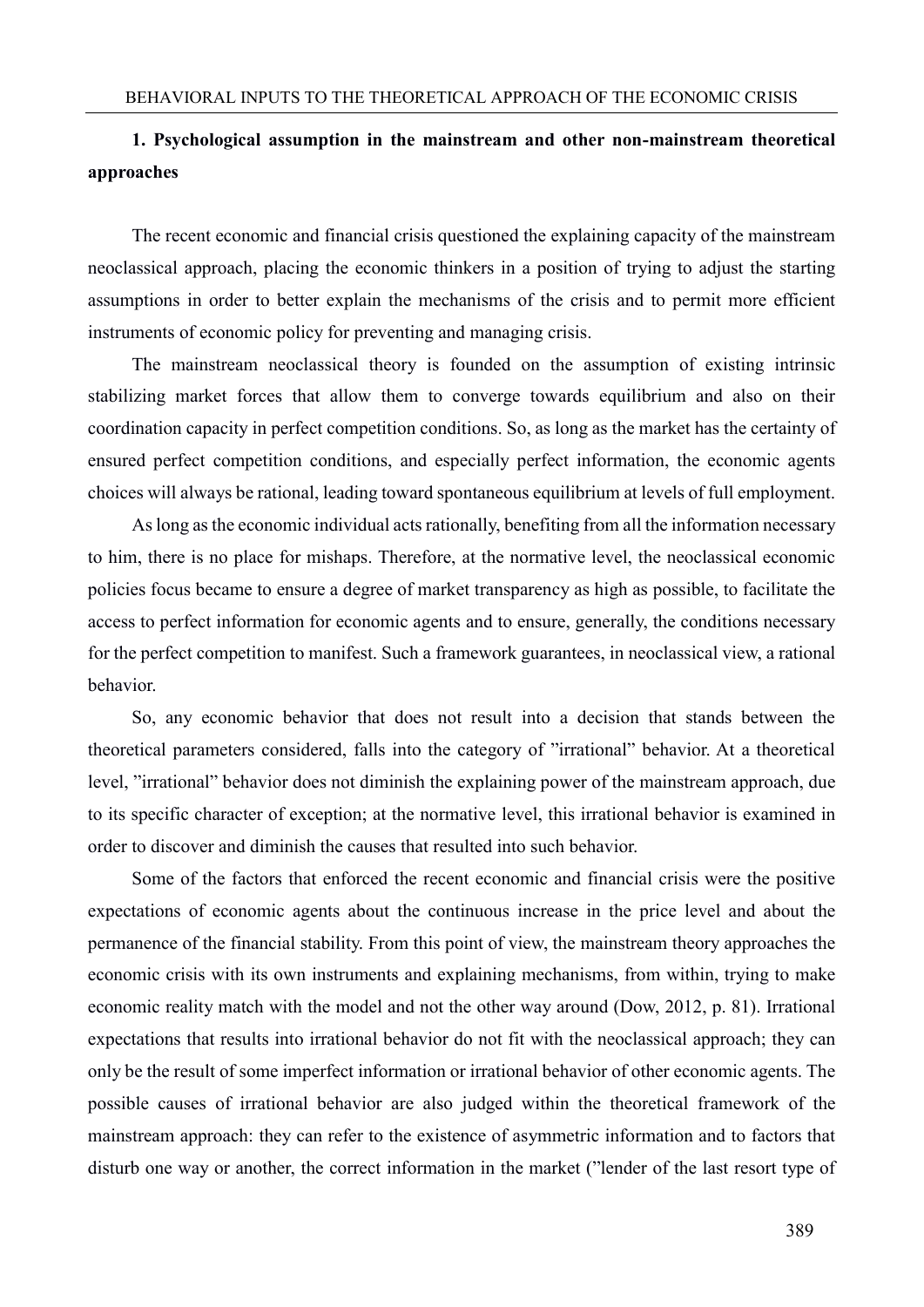government intervention) (Dow, 2012, p. 80).

The economic policies developed towards preventing future crisis and managing the current one followed the theoretical framework, focusing on perfect information and the decision optimization under quantifiable risk

The further development of the decision making process mechanisms under risk and uncertainty follows the tracks of the neoclassical theoretical approach, especially in what its modeling part is concerned. When the economic agent is confronted with decision under risk and uncertainty, the rational choice means quantifying different options risks and choosing the one option which has the lower risk. The Rational choice theory leads, thus, towards a process of mathematization of the economic decision under very strict parameters.

# **2. Behavioral economics inputs: challenges to the main theory's assumptions and responses from other nonmainstream theoretical approaches**

In this context, the behavioral economic inputs provoke the neoclassical theory to revise its assumptions. Synthesizing, the neoclassical assumptions which were challenged by behavioral economics researchers are: the perfect rationality assumption; the stable preferences assumption; the perfectly informed individual assumption; the preferences order assumptions; the homogeneous goods assumption; the perfectly divisible needs and utilities assumption.

The first consistent reaction to perfect rationality assumption came from Herbert Simon in his book, "Administrative Behavior" published in 1947. Without abandoning the idea of rational choice, Herbert Simon broadens the "rationality" concept. Thus, instead of resulting into an optimal choice, Herbert Simon sustains that the decision making process based on rationality has as an outcome the most preferred choice after evaluating known alternatives (Simonsen, 1994, p. 4). He adds time as a limited resource and, as a consequence information as a limited resource to the budget constraint that gives specific shape to the individual choice. Limited by insufficient time and information, the individual will continue to act neoclassically rational trying to maximize his utility, but he is covering the gap resulted from insufficient information with mostly irrational heuristics. In other words, the rationality assumption still stands, the decision making process remains one governed by rationality, but, in uncertainty conditions; this transforms the principles that stand at the base of the decision making process into a "satisficing" one meaning that often, the individuals choose the "good enough" alternative (Simon, 1985, p. 295).

The bounded rationality opened the door towards other questions about decision under risk: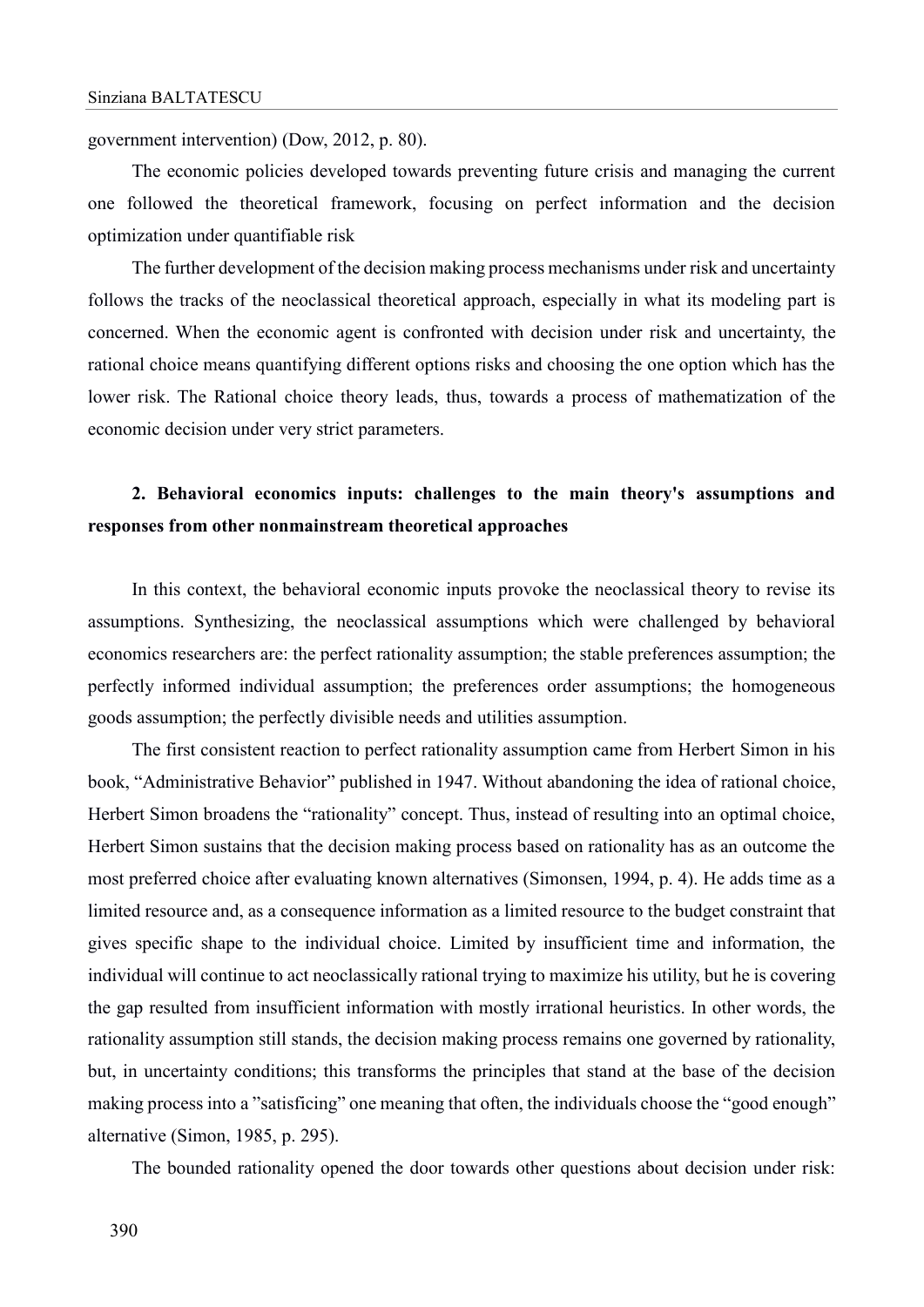The neoclassical assumption about the process of decision making under risk is that the economic agents can assign probabilities to all future possible economic results. This implies that this process can be modeled so that the exact probability of future results of any options can emerge (Crotty, 1993, p. 3). In other words, uncertainty is not an option for the neoclassical approach. It is just an effect of limited information.

The irrational heuristics match the idea of conventional assumptions which stand at the base of the formation of expectations about the future in the Keynesian investment theory, but also the idea of conventions that support the creation of institutions invested with trust in institutionalists view. These conventions and heuristics represent a different point of view from the neoclassical approach, by suggesting, implicitly or explicitly that the uncertainty and bounded rationality represent constants of the economic behavior and hypothesis of founding a theoretical approach of economic behavior.

The neoclassical view relies, in building the theoretical ground of the decision making process under risk and of the rational expectations on knowledge of the future; assigning probabilities, mathematical modeling and experience of the past are "knowledge" that allows a mathematical model of the rational choice, by getting the uncertainty out of the equation (Crotty, 1993, p. 4; Dow, 2012, p. 84).On the contrary, in the Keynesian approach, uncertainty is a fact and the decision making process starts from there, forming expectations based on confidence in conventional judgments like extrapolating the past to the future and trusting the public opinion and the institutions (Crotty, 1993, p. 4).

The neoclassical approach leave out of the discussion institutional modification, market sentiments, and irrational behavior, thus limiting the explaining and predictive capacity of its models.

The "bounded rationality" assumption was the foundation from which Daniel Kahneman built (1979) and further developed the prospect theory, along with Amos Tversky (Kahneman, Tversky, 1979). The theory relies on cognitive psychology statements, integrating, in a complex manner, psychology researches with economic ones. Not only is the rationality assumption being challenged this time, but also the neoclassical preference stability. The "loss - aversion" assumption, intuited by Adam Smith in the XVIIIth century, was researched and empirically tested by Kahneman and Tversky: namely, it seems that people tend to dislike to lose goods from their consumption bundles more than they like to add goods in their bundles (Camerer, 2005, p. 16). The loss aversion assumption contradicts the stable preferences assumption by inferring that preferences depend on some reference point.

The incorporation of the behavioral elements into the mainstream theoretical approach had the meaning of an adapting effort from inside the theoretical framework, without essentially modifying,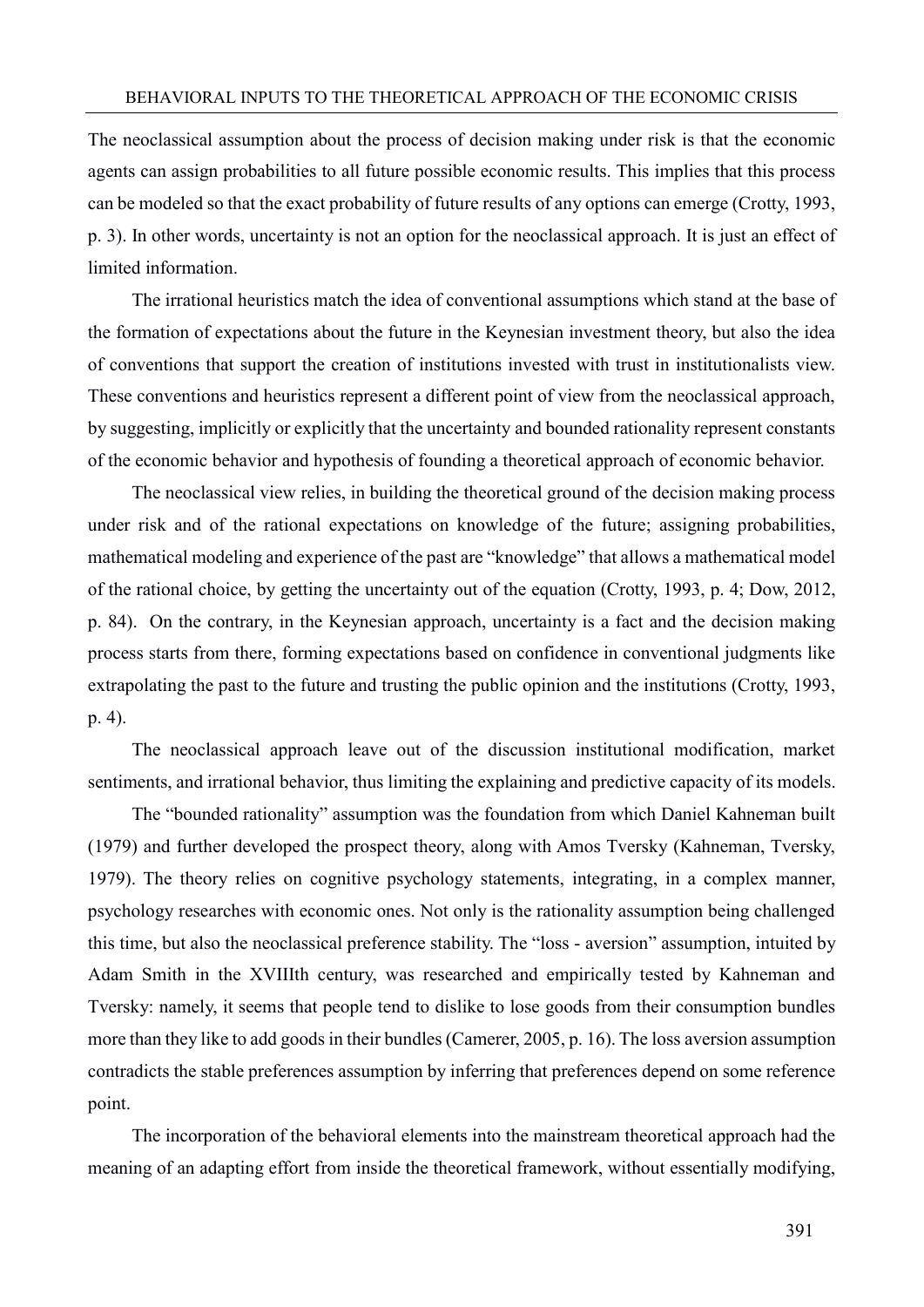though, the psychological base assumptions. From within, using the deductive method and the mathematical apparatus and keeping the main hypothesis, the mainstream approach made an effort of conceptualizing cognitive limitations and unstable preferences and of integrating them in the analysis as disturbing factors for the rational choice (Dow, 2012, p. 83). Thus, the theoretical and normative efforts remained focused still on diminishing the impact that asymmetric or limited information has on the capacity of making a rational decision.

Comparatively, the Keynesian and post-Keynesian views, but also the Austrian School and institutionalist approaches have staring premises which are more realistic from the psychological perspective.

#### **Conclusions**

The behavioral economics approach provokes to reconsider the neoclassical assumptions without, yet, denying their predictive potential, The behavioral economics researchers efforts seem to direct to building models and explaining theories for specific situations in which the rational behavior principle does not seem to function. The landmark is the mainstream neoclassical theory and the results do not necessarily converge towards replacing it, but rather to broaden and relax it's assumptions in a manner that could bring realism and accuracy to the models. From a historical perspective, the scientifically based psychological inputs in economics could be considered a necessary, natural evolution. Camerer and Loewenstein argue, for instance that, at the time when Adam Smith was writing his work, supplying economics with scientific rigour and coherence, psychology didn't exist as a discipline (Camerer and Loewenstein, 2004, p. 3). Indeed, the agglomeration of ideas and concerns in this field allowed psychology to rise and rapidly build scientific foundations at the end of the XIXth century and, stronger, in the first part of the XXth century. Once it happened, though, it truly was a matter of time since preoccupations in behavioral economics would appear.

Economic models and theories are meant to capture patterns of behavior which, in their turn can be used in order to predict future behaviors or evolutions of economic phenomena; the neoclassical theories fit this methodological belief. Yet, neoclassical theories and models rely on assumptions which are not always realistic. Whether the economic theories should rely on realistic assumption or not is still a question for scientific debate. Milton Friedman argued, in his work . The Methodology of Positive Economics", that the realism of the assumptions should not be a measure of judging a theory (Friedman [1953], 2008). Behavior economics researches seek to increase the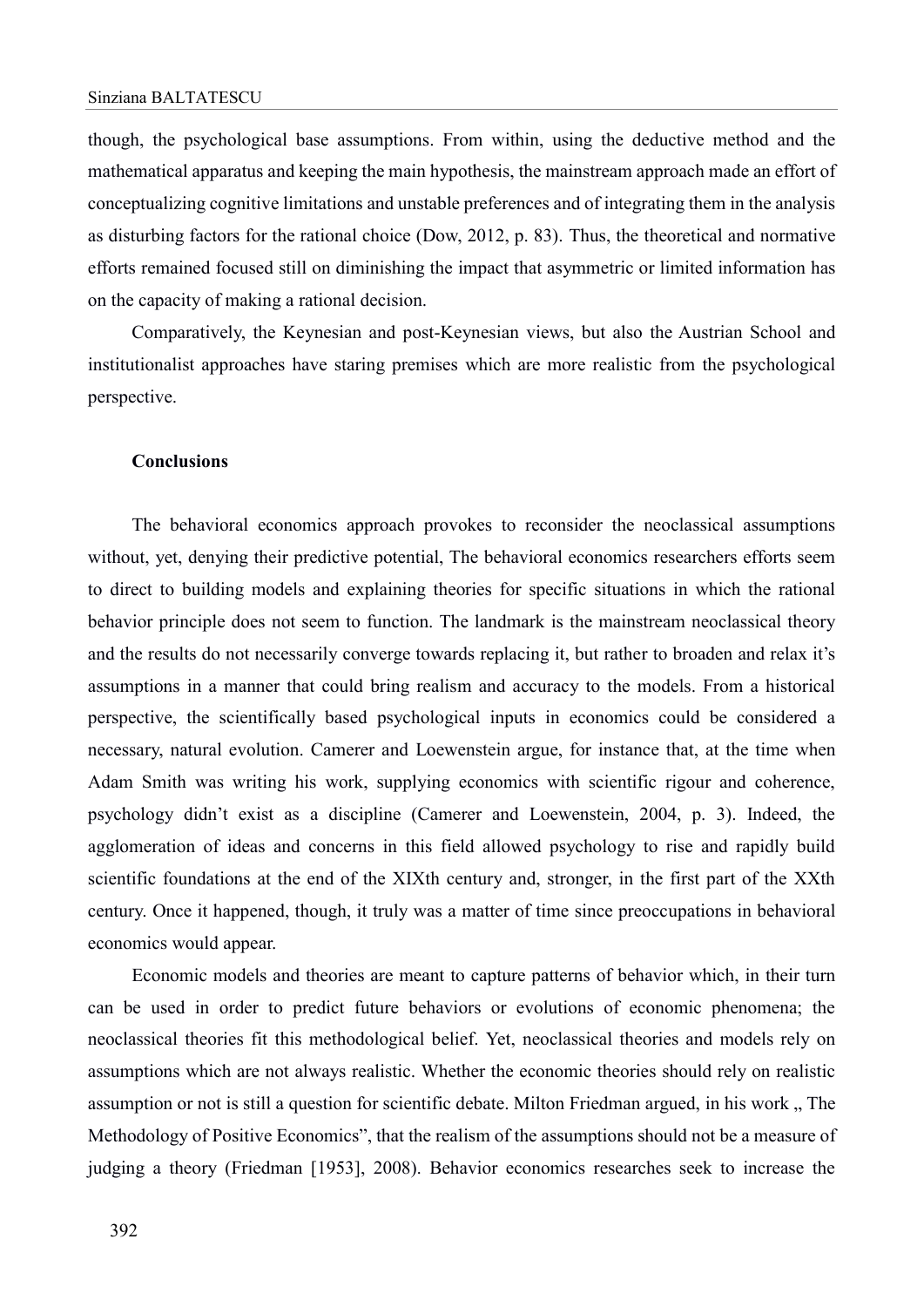assumptions realism, acting, in this way from a critical point of view in this specific methodological issue: the more realistic the assumptions of the model, the more accurate the predictions (Camerer, 2005, p. 2; Camerer and Loewenstein, 2004, p. 2).

In that sense, behavioral economics is trying to improve the capacity of the neoclassical models to supply valuable predictions by expanding the assumptions in a manner in which they can address and include psychological factors that give these assumptions a realistic dimension. For instance, interpreting the "perfect rationality" of the individual who acts as a consumer/producer in a different manner, by taking into consideration and analyzing the seemingly irrational behavior of individuals in different circumstances, widens the capacity of the consumer's theory to cover a bigger part of economic behavior, thus improving its capability of delivering accurate predictions.

Kahneman seems to realize that the behavioral approach relates to the neoclassical mainstream approach and, especially, on the assumption of rationality as the base of the economic behavior. Although the behavioral inputs have the merit of broadening the limits of the landmark model, the fundamental assumption of the latter cannot be substracted out of the mainstream approach; they are there with a reason, Kahneman says: "they allow for tractable analysis" (Kahneman, 2003, p. 166).

As Kahneman puts it, (Kahneman, 2003, p. 166) "thus, it now appears likely that the gap between the views in the two disciplines has been permanently narrowed, but there are no immediate prospects that economics and psychology sharing a common theory of human behavior"**.**

Yet, although the behavioral approach relates to the mainstream one, it has the merit of raising questions and reconsidering positions within other non-mainstream theoretical approaches. It seems like the theoretical approaches that start from the uncertainty assumption and do not base their model on a perfectly rational individual find, through behavioral inputs, new ground for increasing the generality of their models and their predictive capacity.

#### **Aknowledgment**

This work was supported by the European Social Fund through Sectoral Operational Programme Human Resources Development 2007 – 2013, project number POSDRU/159/1.5/S/142115, project title "Performance and Excellence in Doctoral and Postdoctoral Research in Economic Sciences Domain in Romania".